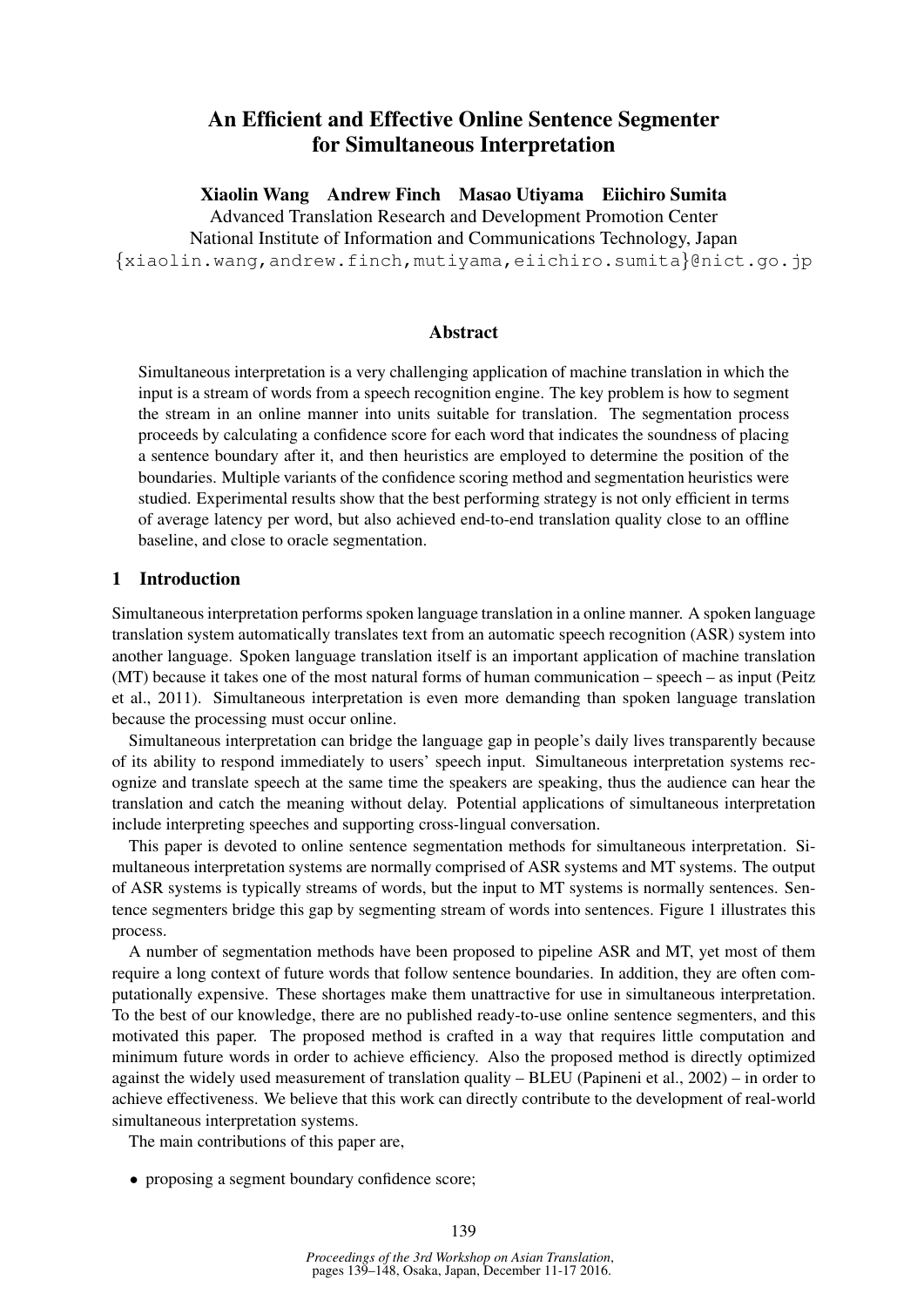

Figure 1: Illustration of Online Sentence Segmenter in Simultaneous Interpretation System

- proposing a hybrid online sentence segmenter;
- an empirical study and analysis of the proposed method on two translation tasks.

The rest of this paper is organized as follows. Section 2 reviews related works on segmentation methods. Section 3 describes our methods. Section 4 presents experiments between English and Japanese. Section 5 concludes this paper with a description of future work.

### 2 Related Works

A number of methods have been proposed to segment the output of ASR for MT. The works of Stolcke and Shriberg (1996), and Stolcke et al. (1998) are most related to this paper. They treated segmentation boundaries as hidden events occurring between words. They used N-gram language models and Viterbi algorithms to find the most likely sequences of hidden events. We admire them for approaching the problem by language models, which are well-studied techniques that run very fast. For sentence segmentation, they can tackle the task through the insertion of hidden beginning and end of sentence events. However, Stolcke et al. employed off-line Viterbi algorithms that require a long context of words. This will causes long latency for simultaneous interpretation. Therefore, this work has focused on developing lower-latency segmenters that require only one future word. Please note that Stolcke et al.'s methods are implemented using the SRILM toolkit, and it is used as a baseline (denoted *Hidden N-gram*) in our experiments.

Fugen et al. (2007) and Bangalore et al. (2012) proposed using pauses captured by ASR to denote segmentation boundaries. However, studies on human interpreters show that segmenting merely by pauses is insufficient, as human speakers may not pause between sentences. The mean proportion of silence-based chunking by interpreters is 6.6% when the source is English, 10% when it is French, and 17.1% when it is German (Venuti, 2012). Therefore, this paper focuses on using linguistic information. Nevertheless, pauses can be directly integrated into the proposed segment boundary confidence scores to boost performance.

Matusov et al. (2006) proposed a sentence segmentation algorithm which is similar to a conditional random field (CRF) (Lafferty et al., 2001). Lu and Ng (2010) applied CRFs to punctuation prediction which is an almost equivalent task to sentence segmentation. These CRF-based methods achieve high performance as they are able to integrate arbitrary features. However, CRF models take whole sequences as input, thus they cannot be directly applied in an online manner. Online CRFs are beyond the scope of this paper, and we plan to explore this in the future.

Ha et al. (2015) approached sentence segmentation by training a specialized monolingual machine translation system. Kzai et al. (2015) proposed a neural network approach to sentence segmentation. These two methods both require whole sequences as input, and require heavy computation. Therefore, they might not be suitable for online segmentation.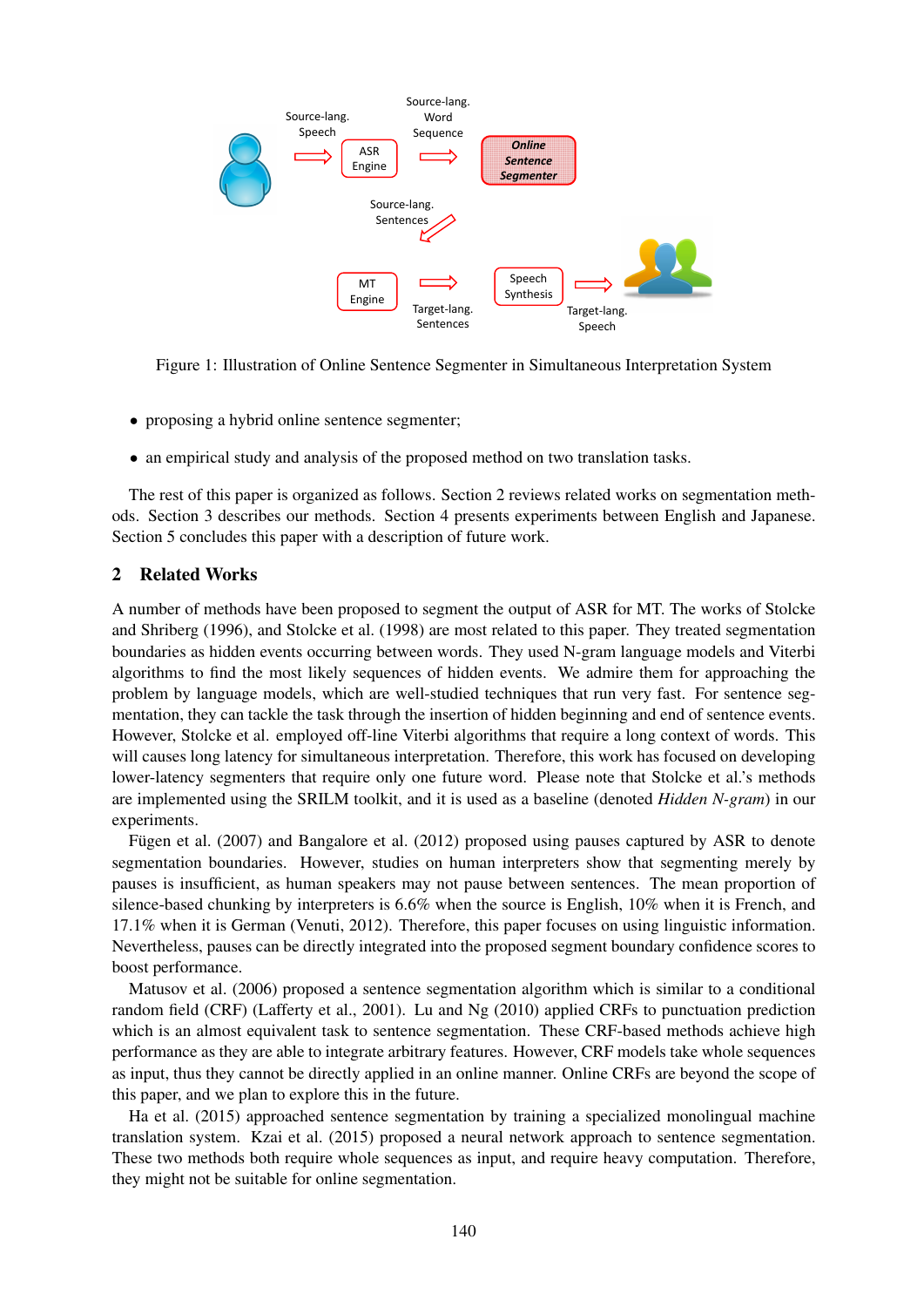

Figure 2: Illustration of Proposed Online Sentence Segmenter

A number of segmentation strategies targeted at splitting an input sentence into smaller pieces for simultaneous interpretation. Yarmohammadi et al. (2013) extracted monotonic phrase alignments from word-aligned sentence pairs and assumed that these phrasal alignments segment the source sentences in an appropriate manner for MT. They used the segmented data to train a binary classifier to predict segmentation boundaries.

Oda et al. (2014) built training data sets for segmentation through a greedy search algorithm, which searches for segmentation boundaries that yield high BLEU score. They trained a linear SVM (Cortes and Vapnik, 1995) to predict these boundaries. To mitigate the effect of noise in the training data sets, they further introduced feature grouping and dynamic programming to the raw greedy search algorithm.

Fujita et al. (2013) used phrase tables and reordering probabilities in phrase-based translation systems to segment an input sentence. Two heuristics were used for segmentation: in the first, if the partial input doesn't exist in phrase tables, segmentation boundaries are generated; in the second, if the right probability of reordering is less than a predefined threshold, segmentation boundaries are generated.

These works aim at outputting shorter segments than sentences,  $\frac{1}{1}$  which is capable of further reducing the latency in simultaneous interpretation. However, they assumed that input stream is already segmented into sentences, which is the topic of this paper. As such, our method is orthogonal to these methods, and it would be possible to pipeline our proposed method with them; we plan to explore this in the future. Another shortcoming of these works is that they are tied to specific translation systems, and this narrows their applicability.

### 3 Methodology

The proposed online sentence segmenters have two components – boundary confidence scoring and segmentation strategies (illustrated in Figure 2 and Algorithm 1). The input is a stream of words, denoted as  $w_0, \dots, w_i, w_{i+1}, \dots, w_{k+1}$ . The boundary confidence score, denoted as  $s_i$ , indicates the fitness of breaking after the *i*-th word. Segment strategies decide whether or not break based on confidence scores, denoted as  $b_i$ . The final output is a segmented sentence, e.g.  $w_0, \dots, w_i$ .

The proposed segmenters work in an online manner as follows: words are input one by one. The sequence of input words and the derived confidence scores are maintained as states. Once an word is input, its confidence score is calculated and added into the sequence (which is labeled as  $a$  in Figure 2). Then a segmentation strategy is applied to the sequence (labeled as (b) in Figure 2). In case that the

<sup>&</sup>lt;sup>1</sup>Fujita et al. (2013)'s method may work on word streams without sentence boundaries; Oda et al. (2014)s' segmentation model uses linear SVMs and local features extracted from just three word lookahead, so it might be adapted.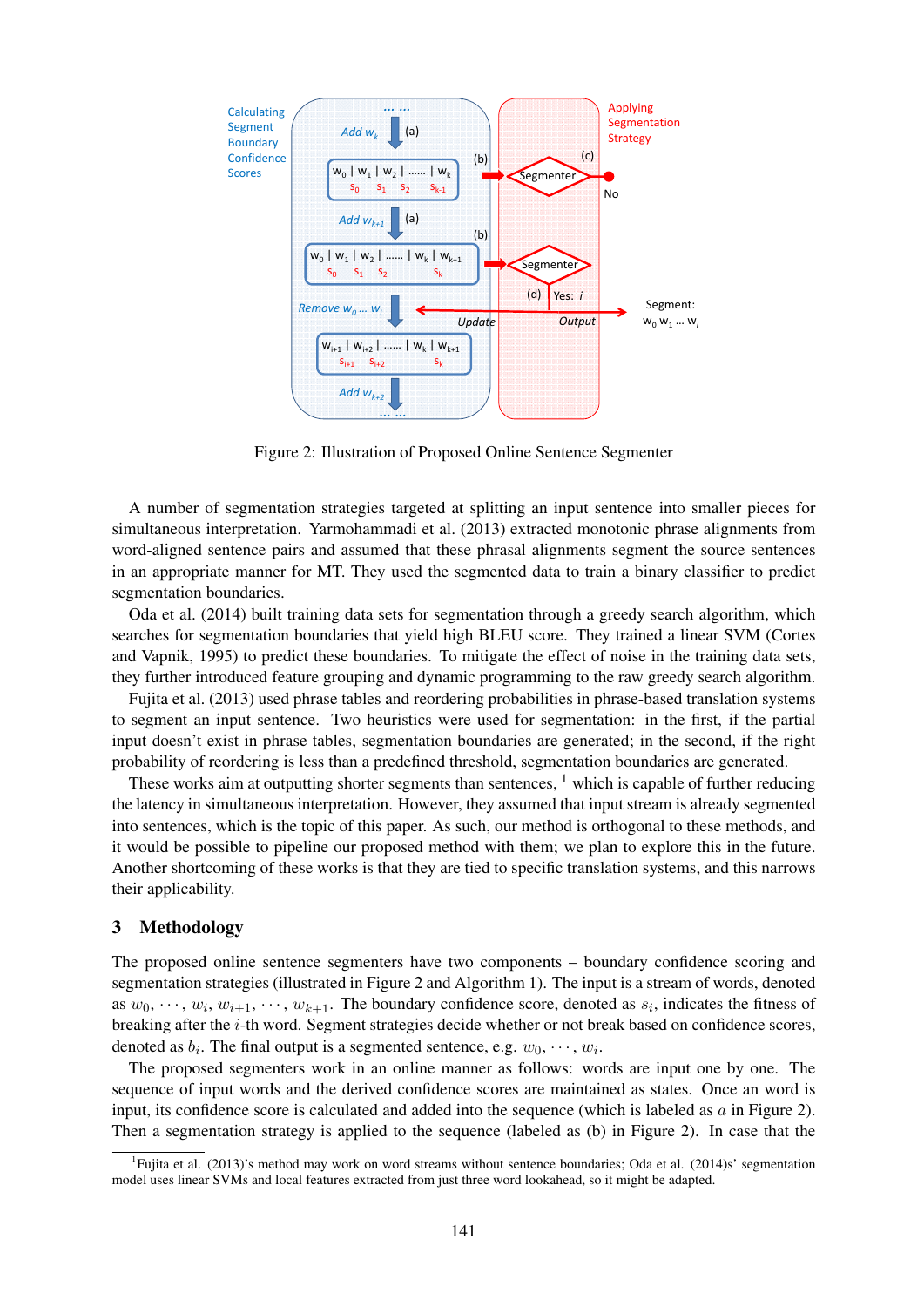#### Algorithm 1 Online Sentence Segmenter

**Require:**  $w_0, w_1, w_2, \ldots$ 1:  $W \leftarrow []$ ;  $S \leftarrow []$ 2: for  $w_k$  in stream of words do 3:  $W \leftarrow W + [w_k]$ <br>4:  $s_{k-1} \leftarrow$  confidence of segmenting before  $w_k$ <br>4:  $s_{k-1} \leftarrow$  confidence of segmenting before  $w_k$ 4:  $s_{k-1}$  ← confidence of segmenting before  $w_k$ <br>5:  $S \leftarrow S + [s_{k-1}]$ 5:  $S \leftarrow S + [s_{k-1}]$ <br>
6:  $B \leftarrow$  apply segmentation strategy to S<br>  $\triangleright$  assume  $S = [s_0, s_1, \dots, s_{k-1}]$ <br>  $\triangleright$  assume  $B = [b_0, b_1, \dots, b_{k-1}]$ 6:  $B \leftarrow$  apply segmentation strategy to S<br>7: **if**  $b_i = 1$  (0 <  $i < k-1$ ) **then if**  $b_i = 1$  ( $0 \le i \le k - 1$ ) then 8: output  $[w_0, w_1, \ldots, w_i]$  as a segment 9: remove first i elements from  $W$  and  $S$ 10: end if 11: end for

segmentation strategy outputs no boundary, no action is taken (represented by (c) in Figure 2). Figure 2, a segment will be output and the inner sequence will be updated accordingly (as in the process represented by (d) in Figure 2).

The following two subsections describe the boundary confidence scores and segmentation strategies in detail, respectively.

#### 3.1 Segment Boundary Confidence Score

This confidence score is based on an N-gram language model. Suppose the language model order is  $n$ .

The confidence score represents the plausibility of placing a sentence boundary after the word  $w_i$ , that is, converting the stream of words into  $\cdots$ ,  $w_{i-1}$ ,  $w_i$ ,  $\langle s \rangle$ ,  $\langle s \rangle$ ,  $w_{i+1}$ ,  $\cdots$ , where  $\langle s \rangle$  and  $\langle s \rangle$  are sentence start and end markers. The confidence score is based on the ratio of two probabilities arising from two hypotheses defined below:

*Hypothesis I*: there is no sentence boundary after word  $w_i$ . The corresponding Markov chain is,

$$
P_i^{\langle I \rangle} = P_{\text{left}} \cdot P(w_{i+1}^{i+n-1}) \cdot P_{\text{right}}
$$
  
=  $P_{\text{left}} \cdot \prod_{k=i+1}^{i+n-1} p(w_k | w_{k-n+1}^{k-1}) \cdot P_{\text{right}}$  (1)

where p denotes the probability from the language model,  $P_{\text{left}}$  and  $P_{\text{right}}$  are the probabilities of the left and right contexts, of the words  $w_{i+1}^{i+n-1}$ .

*Hypothesis II*: there is a sentence boundary after the word  $w_i$ . The corresponding Markov chain is,

$$
P_i^{\langle \text{II} \rangle} = P_{\text{left}} \cdot P(\langle/s \rangle, \langle s \rangle, w_{i+1}^{i+n-1}) \cdot P_{\text{right}}
$$
  
\n
$$
= P_{\text{left}} \cdot p(\langle/s \rangle | w_{i-n+2}^i) \cdot p(w_{i+1} | \langle s \rangle) \cdot
$$
  
\n
$$
\prod_{k=i+2}^{i-n+1} p(w_k | w_{i+1}^{k-1}, \langle s \rangle) \cdot P_{\text{right}}
$$
 (2)

The confidence score is defined as the ratio of the probabilities  $P_i^{\langle \text{II} \rangle}$  and  $P_i^{\langle \text{I} \rangle}$ , that is,

$$
s_i = \frac{P_i^{\langle \text{II} \rangle}}{P_i^{\langle \text{I} \rangle}}
$$
  
=  $p(\langle/s \rangle | w_{i-n+2}^i) \cdot \frac{p(w_{i+1}|\langle s \rangle)}{p(w_{i+1}|w_{i-n-2}^i)} \cdot \prod_{k=i+2}^{i-n+1} \frac{p(w_k | w_{i+1}^{k-1}, \langle s \rangle)}{p(w_k | w_{k-n+1}^{k-1})}$  (3)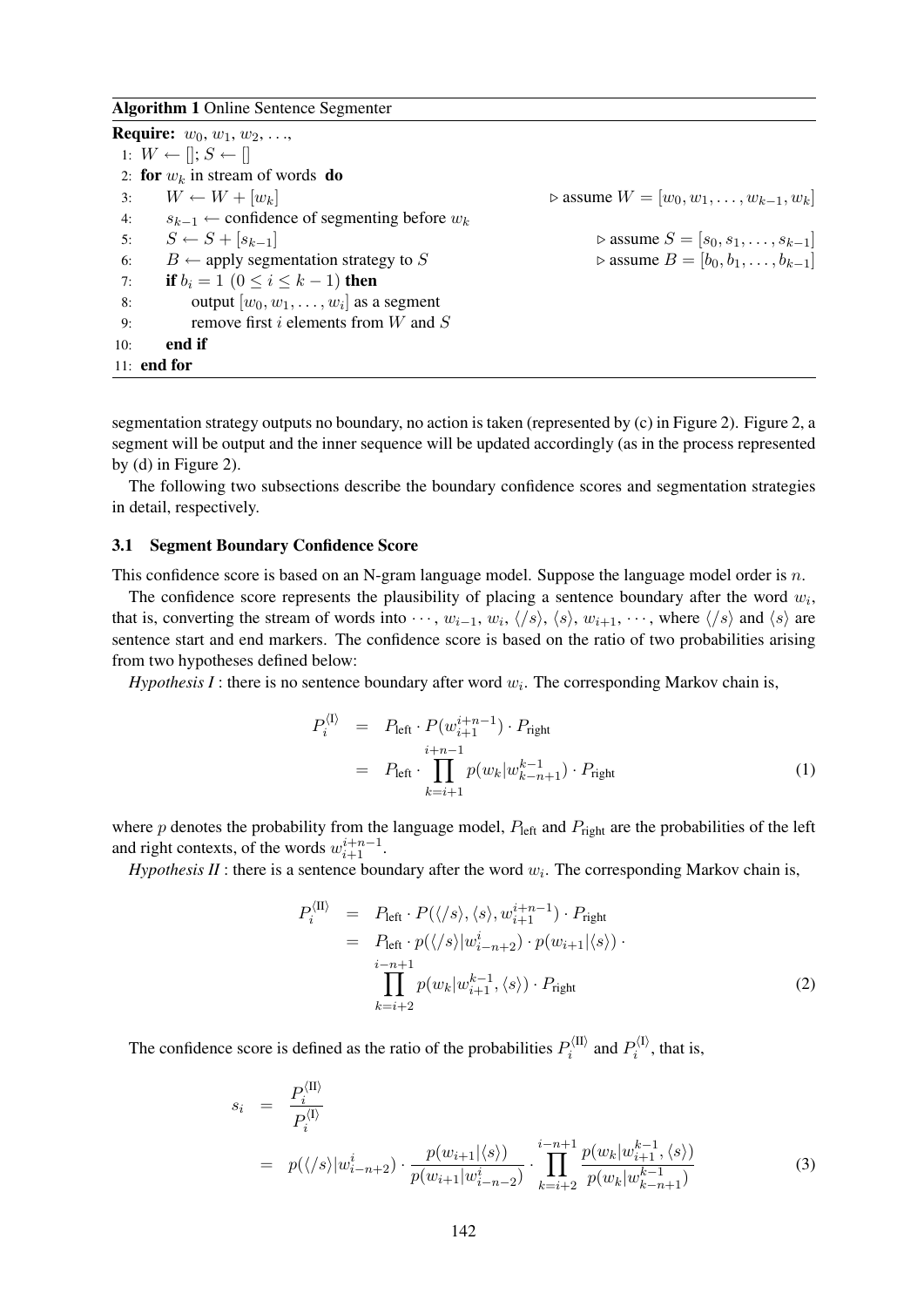This formula requires a context of  $n-1$  future words  $w_{i+1}^{i+n-1}$ . This requirement causes a delay of  $n-1$  words. If only one future word is used, this delay can be reduced to one word, formulated as,

$$
s_i \approx p(\langle/s \rangle | w_{i-n+2}^i) \cdot \frac{p(w_{i+1}|\langle s \rangle)}{p(w_{i+1}|w_{i-n+2}^i)} \tag{4}
$$

Experimental results show that this approximation does not degrade the end-to-end translation quality (see Section 4.3). This might be because, for most languages, the next word  $w_{i+1}$  is the most informative to predict whether or not there is a sentence boundary after  $w_i$ .

#### 3.2 Segmentation Strategies

In this subsection, two basic segmentation strategies that are based on a threshold heuristic and a latency heuristic, respectively, are first introduced. Then a hybrid strategy that combines these two heuristics is proposed in order to achieve lower delay.

### 3.2.1 Threshold-based Segmentation Strategy

The threshold-based strategy has a preset threshold parameter denoted:  $\theta_{\text{Th}}$ . The strategy places sentence boundaries where the confidence score exceeds the threshold, formulated as,

$$
b_i = \begin{cases} 1 & \text{if } s_i \geqslant \theta_{\text{Th}}, \\ 0 & \text{otherwise.} \end{cases}
$$
 (5)

#### 3.2.2 Latency-based Segmentation Strategy

The latency-based strategy has a maximum latency parameter denoted:  $\theta_{ML}$ . Once the stream of confidence scores grows to a length of  $\theta_{ML}$ , the strategy searches for the maximum confidence score in the stream of scores, and places a sentence boundary there, formulated as,

$$
b_i = \begin{cases} 1 & \text{if } s_i \ge s_j (0 \le j < \theta_{\text{ML}}), \\ 0 & \text{otherwise.} \end{cases} \tag{6}
$$

### 3.2.3 Threshold-latency-based Segmentation Strategy

Both the threshold-based and latency-based segmenters have strengths and weakness with respect to time efficiency. The threshold-based strategy places a sentence boundary immediately when a confidence score exceeds the threshold. In this case, the delay is low. However, continuous sequences of low confidence scores, whose values are all under the threshold, will lead to a long unsegmented stream of words, resulting in high latency.

The latency-based strategy has the opposite behavior. The latency for words ranges from 0 to  $\theta_{ML} - 1$ . The maximum latency is guaranteed to be  $\theta_{ML} - 1$ , which is better than threshold-based strategy. But if there are some extremely high confidence scores in the stream, the latency-based strategy will ignore them, leading to unnecessarily long segments.

It is possible to combine to the threshold-based and latency-based strategies to achieve a lower delay. This hybrid threshold-latency-based strategies operates as follows:

- Apply the threshold heuristic to the stream of confidence scores. If a sentence boundary is predicted, then accept the boundary and update the stream.
- If the length of stream grows to  $\theta_{ML}$ , apply the latency heuristic.

The method is formulated as,

$$
b_i = \begin{cases} 1 & \text{if } s_i \geqslant \theta_{\text{Th}}, \\ 1 & \text{if } s_j < \theta_{\text{Th}} \text{ and } s_i \geqslant s_j (0 \leqslant j < \theta_{\text{ML}}), \\ 0 & \text{otherwise.} \end{cases} \tag{7}
$$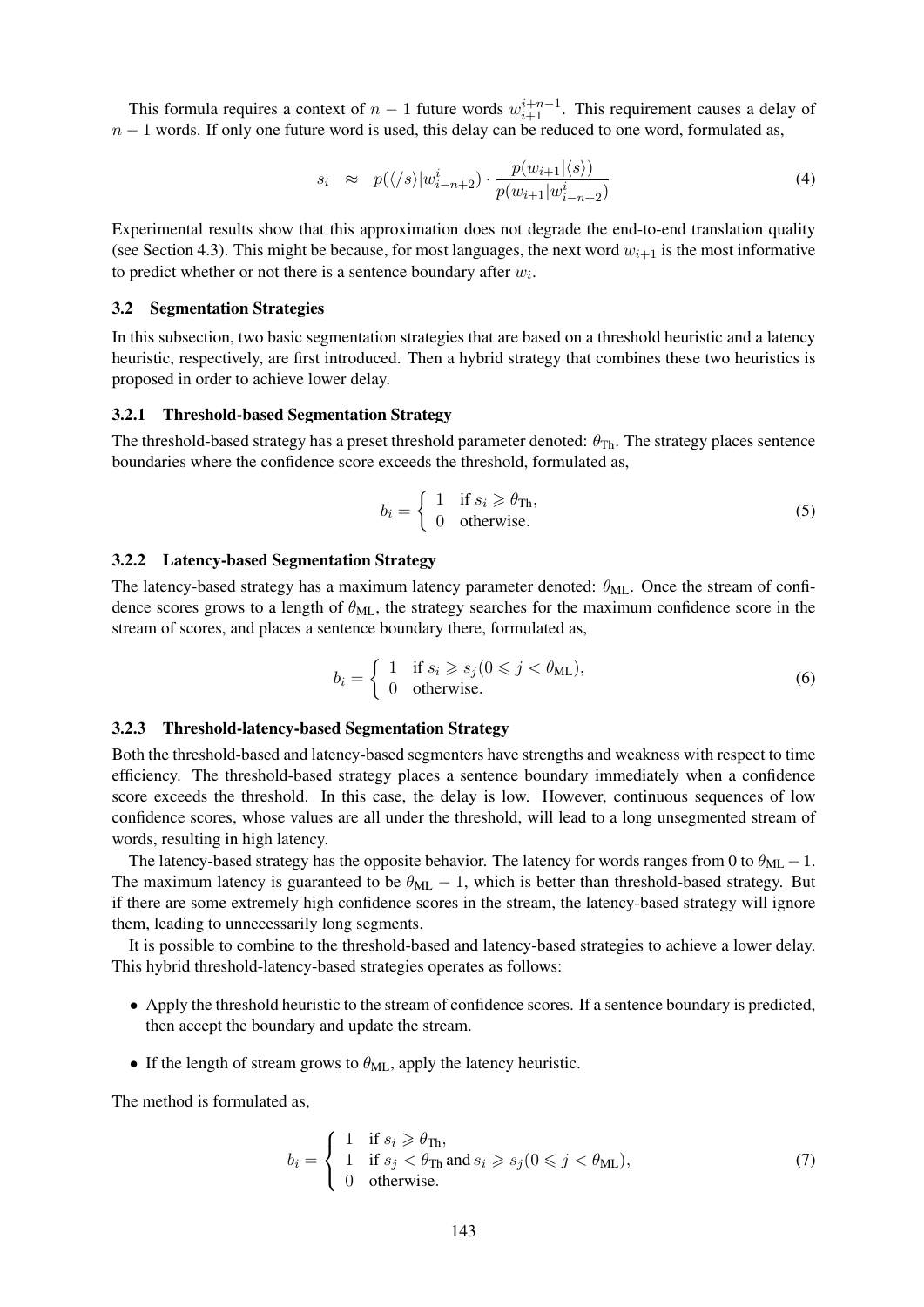| Corpus   | # Sent. Pairs | Japanese                                    |            | English               |            |  |
|----------|---------------|---------------------------------------------|------------|-----------------------|------------|--|
|          |               | # Tokens <sup><math>\mathsf{T}</math></sup> | # Words    | # Tokens <sup>1</sup> | # Words    |  |
| Training | 5.134.941     | 106.044.671                                 | 93.672.553 | 84.371.311            | 74,733,865 |  |
| Develop  | 6.000         | 150,690                                     | 141,036    | 103.473               | 95,054     |  |
| Test     | 6.000         | 150.751                                     | 141,035    | 103.638               | 95,176     |  |

Table 1: Experimental Corpora.† Including punctuations.

### 4 Experiments

#### 4.1 Experimental Settings

Experiments were performed on translation between Japanese and English in both directions. The word orders of these two languages are very different, thus long-distance reordering is often obligatory during translation. This makes simultaneous interpretation a very challenging task, and therefore we choose this language pair for experiments.

The experimental corpus was a union of corpora from multiple sources, including shared tasks such as the Basic Travel Expression Corpus (Takezawa et al., 2002), the NTCIR Patent Machine Translation Corpus (Goto et al., 2013), crawled web data and several in-house parallel resources. Table 1 shows the statistics of sentences and words in the training, development and test sets.

The corpora were pre-processed using standard procedures for MT. The Japanese text was segmented into words using Mecab (Kudo, 2005). The English text was tokenized with the tokenization script released with the Europarl corpus (Koehn, 2005) and converted to lowercase.

Two treatments were applied to the development and test sets in order to simulate the output from ASR engines. First, because ASR engines normally do not output punctuation, punctuation was removed. Second, because ASR engines output steams of tokens which are split by long pauses that may contain a few sentences, a random number (from 1 to 10) of sentences were concatenated to form the input.

After segmentation using the proposed methods, punctuation was inserted into the sentences with a hidden N-gram model model (Stolcke et al., 1998; Matusov et al., 2006) prior to translation. In (Anonymous, 2016), this method was shown to be the most effective strategy for the translation of unpunctuated text.

The time efficiency of segmenters were measured by average latency per source word using the definition given in (Finch et al., 2014). The quality of segmenters were measured by the BLEU of end-to-end translation, and because the segmented source sentences did not necessarily agree with the oracle, translations were aligned to reference sentences through edit distance in order to calculate BLEU (Matusov et al., 2005).

The parameters (all of the  $\theta$ 's in the 'Parameters' column in Table 2) were set by grid search to maximize the BLEU score on the development set. 5-gram interpolated modified Kneser-Ney smoothed language models were used to calculate the confidence. These were trained on the training corpus using the SRILM (Stolcke and others, 2002) tools. The machine translation system was an in-house phrasebased system that pre-ordered the input.

#### 4.2 Experimental Results

The performance of the interpretation systems using different sentence segmenters is presented in Table 2. The following observations can be made.

First, the three proposed online sentence segmenters – the threshold-based, latency-based and hybrid ones – work reasonably well. They are much better than the trivial method of fixed-length segmentation, and comparable to the offline method using hidden N-gram models and also to the oracle sentence segmentation.

Second, the proposed threshold-latency-based segmenter consistently outperformed the thresholdbased and latency-based segmenters in terms of both end-to-end translation quality and time efficiency.

Third, for Japanese-to-English translation, the threshold-based segmenter outperformed the latencybased segmenter. The reason might be that Japanese language has obvious end of sentence indicators such as "MA SU" and "DE SU", and the segmentation confidence scores immediately following them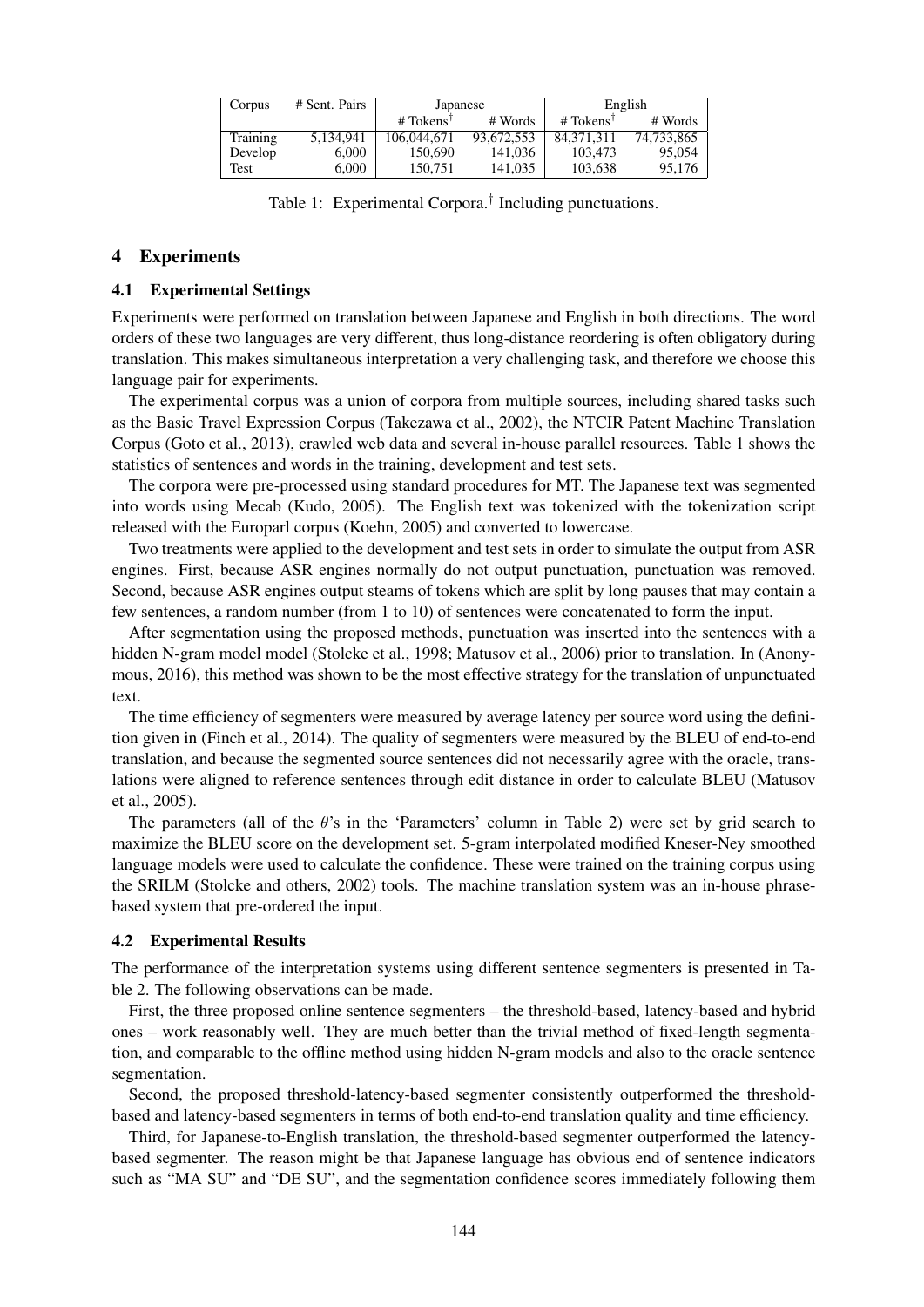| <b>Sentence Segmenter</b>  | <b>Parameters</b>                                          | Dev. Set    |                 | <b>Test Set</b> |                 |
|----------------------------|------------------------------------------------------------|-------------|-----------------|-----------------|-----------------|
|                            |                                                            | <b>BLEU</b> | Latency         | <b>BLEU</b>     | Latency         |
| Japanese-to-English        |                                                            |             |                 |                 |                 |
| Oracle                     |                                                            | 13.82       | <b>NA</b>       | 13.67           | <b>NA</b>       |
| Hidden N-gram $†$          | $\theta_{\rm Bias}=2.6$                                    | 13.30       | $NA^{\ddagger}$ | 12.97           | $NA^{\ddagger}$ |
| Fixed-length               | $\theta_{\text{Len}} = 36$                                 | 11.71       | 16.66           | 11.55           | 16.63           |
| Threshold-based            | $\theta_{\text{Th}}=e^{0.0}$                               | 13.38       | 14.20           | 13.16           | 13.68           |
| Latency-based              | $\theta_{\rm ML}$ = 30                                     | 13.21       | 18.04           | 13.20           | 18.03           |
| Threshold-latency          | $\theta_{\text{Th}} = e^{0.0}, \theta_{\text{ML}} = 38$    | 13.38       | 12.98           | 13.28           | 12.89           |
| English-to-Japanese        |                                                            |             |                 |                 |                 |
| Oracle                     |                                                            | 13.84       | <b>NA</b>       | 14.15           | $\overline{NA}$ |
| Hidden N-gram <sup>†</sup> | $\theta_{\text{Bias}}=4.2$                                 | 12.85       | $NA^{\ddagger}$ | 13.10           | $NA^{\ddagger}$ |
| Fixed-length               | $\theta_{\text{Len}}=18$                                   | 11.86       | 8.19            | 12.15           | 8.20            |
| Threshold-based            | $\theta_{\text{Th}} = e^{-0.6}$                            | 12.93       | 7.13            | 13.19           | 7.18            |
| Latency-based              | $\theta_{\rm ML}$ = 20                                     | 13.18       | 12.25           | 13.38           | 12.26           |
| Threshold-latency          | $\theta_{\text{Th}} = e^{0.2}$ , $\theta_{\text{ML}} = 20$ | 13.18       | 10.01           | 13.42           | 10.11           |

Table 2: Performance of interpretation systems that use different sentence segmenters. The confidence scores in threshold-based, latency-based and threshold-latency-based segmenters were calculated using Equation 4. <sup>†</sup> Employed the segment tool from the SRILM toolkit.  $\frac{1}{\tau}$  The method is not online since it operates on a whole sequence of words, thus the measurement of latency is not applicable.

| # Future Words      | <b>Parameters</b>                                           | Dev. Set    |         | <b>Test Set</b> |         |
|---------------------|-------------------------------------------------------------|-------------|---------|-----------------|---------|
|                     |                                                             | <b>BLEU</b> | Latency | <b>BLEU</b>     | Latency |
| Japanese-to-English |                                                             |             |         |                 |         |
|                     | $\theta_{\text{Th}} = e^{0.0}$ , $\theta_{\text{ML}} = 38$  | 13.38       | 12.98   | 13.28           | 12.89   |
| $\overline{c}$      | $\theta_{\text{Th}} = e^{-0.2}, \theta_{\text{ML}} = 38$    | 13.42       | 12.86   | 13.21           | 12.77   |
| 3                   | $\theta_{\text{Th}} = e^{-0.2}$ , $\theta_{\text{ML}} = 46$ | 13.40       | 13.88   | 13.22           | 13.80   |
| 4                   | $\theta_{\text{Th}} = e^{-0.2}, \theta_{\text{ML}} = 46$    | 13.38       | 14.71   | 13.23           | 14.65   |
| English-to-Japanese |                                                             |             |         |                 |         |
|                     | $\theta_{\text{Th}} = e^{0.2}, \theta_{\text{ML}} = 20$     | 13.18       | 10.01   | 13.42           | 10.11   |
| $\mathfrak{D}$      | $\theta_{\text{Th}} = e^{0.2}, \theta_{\text{ML}} = 18$     | 13.12       | 9.92    | 13.44           | 9.99    |
| 3                   | $\theta_{\text{Th}} = e^{0.4}, \theta_{\text{ML}} = 22$     | 13.14       | 12.78   | 13.41           | 12.78   |
| 4                   | $\theta_{\text{Th}} = e^{0.4}$ , $\theta_{\text{ML}} = 22$  | 13.17       | 13.65   | 13.41           | 13.65   |

Table 3: Performance of using different numbers of future words to calculate confidence scores.

will be quite high, allowing the threshold-based segmenter to easily identify the corresponding segment boundaries.

# 4.3 Confidence Scores Using Different Numbers of Future Words

Confidence scores were calculated using a context of up to four future words, as shown in Equation 3. The results are presented in Table 3. Though there is some randomness due to variance on the parameters chosen by grid search, these results show that using more future words does not effectively improve the quality of end-to-end translation, and tends to increase the latency, for the language pair of English and Japanese. Therefore, we found it sufficient to use just one future word.

# 4.4 Analysis

Table 4 presents an example of the proposed threshold-latency-based sentence segmenter in Englishto-Japanese interpretation. The oracle segments of the input in this example are three sentences. The proposed method segments the input into four sentences, two of which are correct. The error is that the third oracle sentence is split into two sentences.

In this example, the proposed segmenter works reasonable accurately, as it recognized two sentences correctly out of three. Here, "i myself think", "but it 's ", "we figured" are typical sentence beginnings in English, which can be recognized by language model. Therefore, the proposed language-model-based segmenters can correctly segment them. The error of splitting "we figured the ultimate test would be . . . " into two sentences may have arisen from the fact that "we figured" occurs at the end of sentences, or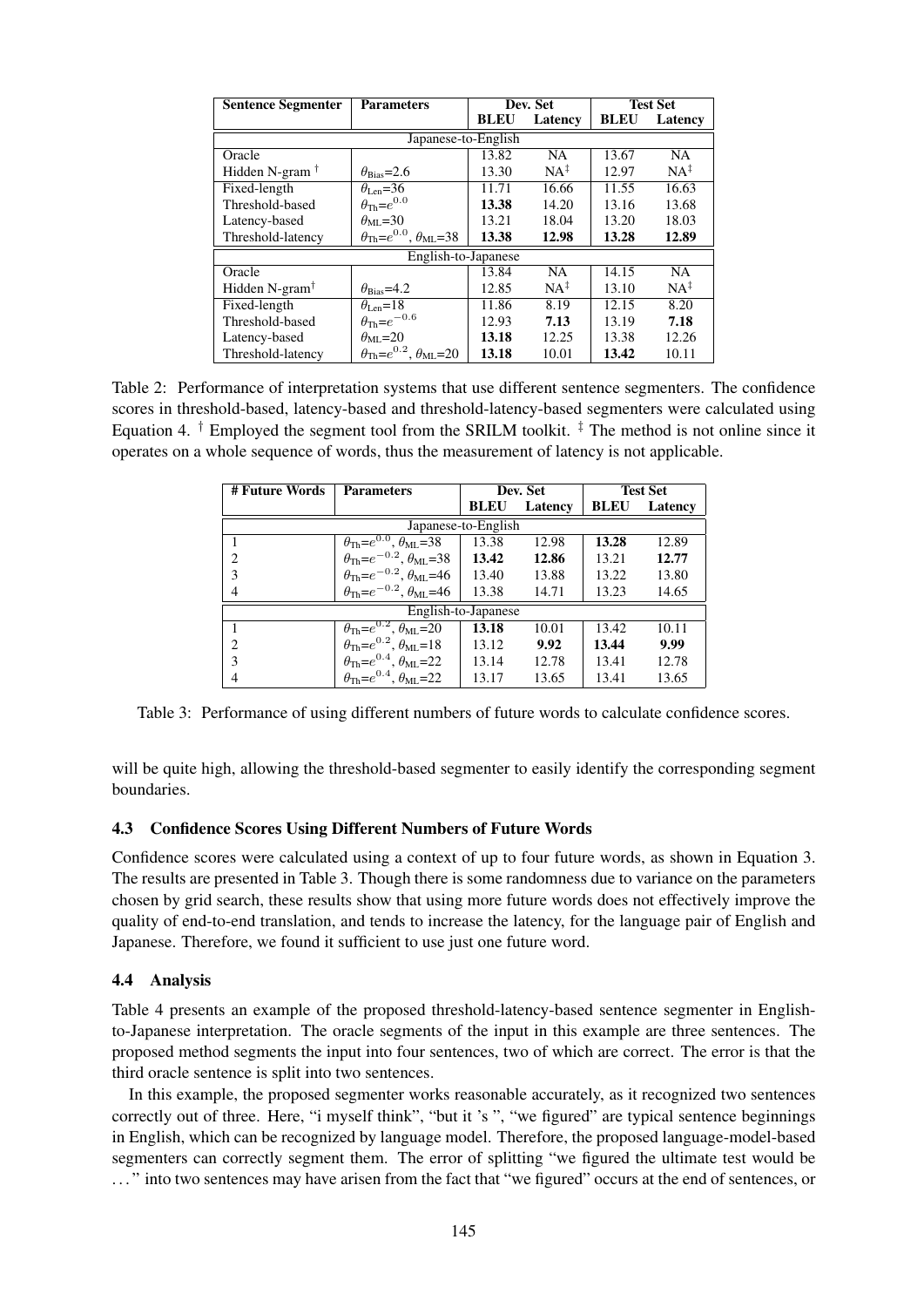| i myself think that the argument about smoking is a slightly misleading one but it 's not                           |  |  |
|---------------------------------------------------------------------------------------------------------------------|--|--|
| predicted to go as high as once believed we figured the ultimate test would be to ask the                           |  |  |
| dog 's owner to leave                                                                                               |  |  |
| $\langle s \rangle$ i myself think that the argument about smoking is a slightly misleading one $\langle s \rangle$ |  |  |
| $\langle$ s but it 's not predicted to go as high as once believed $\langle$ /s $\rangle$                           |  |  |
| $\langle s \rangle$ we figured the ultimate test would be to ask the dog 's owner to leave $\langle s \rangle$      |  |  |
| <s> 私 自身 が 考える の は 喫煙 について の 議論 は 少し 誤解 を 招く もの だ</s>                                                               |  |  |
| という こと です                                                                                                           |  |  |
| <s> しかし 予測 でき ない の は その 高 さ が かつて 思わ れ て い た の と 同</s>                                                              |  |  |
| じ位になるということです                                                                                                        |  |  |
| <s>我々が考えたのは最終的なテストは犬の所有者に退去するよう</s>                                                                                 |  |  |
| 依頼 する こと です                                                                                                         |  |  |
| $\langle s \rangle$ i myself think that the argument about smoking is a slightly misleading one $\langle s \rangle$ |  |  |
| $\langle$ s but it 's not predicted to go as high as once believed $\langle$ /s $\rangle$                           |  |  |
| $\langle$ s $>$ we figured $\langle$ /s $>$                                                                         |  |  |
| $\langle s \rangle$ the ultimate test would be to ask the dog 's owner to leave $\langle s \rangle$                 |  |  |
| <s> 私 は 自分 の 喫煙 に関する 議論 が 少し 誤解 を 招く こと と 思い ます</s>                                                                 |  |  |
| $\langle$ /s $>$                                                                                                    |  |  |
| <s> しかし 信じ られる ように 高く なる こと が 予測 さ れ て い ませ ん </s>                                                                  |  |  |
| <s> 私たちが 予想していた </s>                                                                                                |  |  |
| <s> たら 最終 的 な テスト は 犬 の 所有 者 に 出発 する の だ と 考え られ て</s>                                                              |  |  |
| い ません                                                                                                               |  |  |
|                                                                                                                     |  |  |

Table 4: Example of Threshold-Latency-based Sentence Segmentor.

"the ultimate test would be" occurs as a sentence beginning in the training corpus of the language model. A language model can only capture local patterns, and cannot understand structures of compound sentences. This is a weakness of applying n-gram language modeling techniques to sentence segmentation. As a solution, it may be advantageous to replace the n-gram models with recurrent neural networks that are strong at exploiting long-distant context, and we plan to explore this in the future. It is interesting to note that, the resulting translations of the wrong segmentation "we figured" and "the ultimate test would be ..." are decent, as the origin meaning is delivered. This was an unexpected bonus that we owe to the evaluation framework. The evaluation framework in this paper is end-to-end BLEU, and places no constraints on segmentation positions. This helped to tune the parameters of the proposed methods properly. To sum up, this example illustrates that the proposed methods work reasonably well, and the evaluation framework itself is also making a contributions. However, errors caused by lack of understanding whole sentence structure are inevitable, and these need to be addressed in future work.

# 5 Conclusion

This paper proposed and studied a segmentation boundary confidence score and a set of online segmentation strategies for simultaneous interpretation. The solution expressed by Equations 4 and 7 was proven empirically to be both effective and efficient.

The choice to use sentence segmentation units was motivated by the desire to handle difficult language pairs that require long-distance intra-sentential word re-ordering (for example the Japanese-English pair studied in this paper). For these cases, using smaller units than sentences will prevent the translation system from being able to correctly re-order the words. For easier language pairs, segments shorter than sentences may be preferable; note that the proposed confidence score can be easily modified to handle sub-sentential segments if necessary. We would like to study this in the context of other language pairs in the future.

The primary motivation for this work was to create an online version of the hidden n-gram approach (Stolcke and Shriberg, 1996; Stolcke et al., 1998), a de facto standard method that is often used for sentence segmentation due to its effectiveness, simplicity and speed. However, it has a latency issue that prevents it from being used in simultaneous interpretation. The proposed method alleviates this latency issue while preserving all its merits, and we show empirically that the new method maintains the effectiveness of the hidden n-gram method even when the future context is reduced as far as a single word. We believe that the proposed method will not only lead to workable systems, but also establish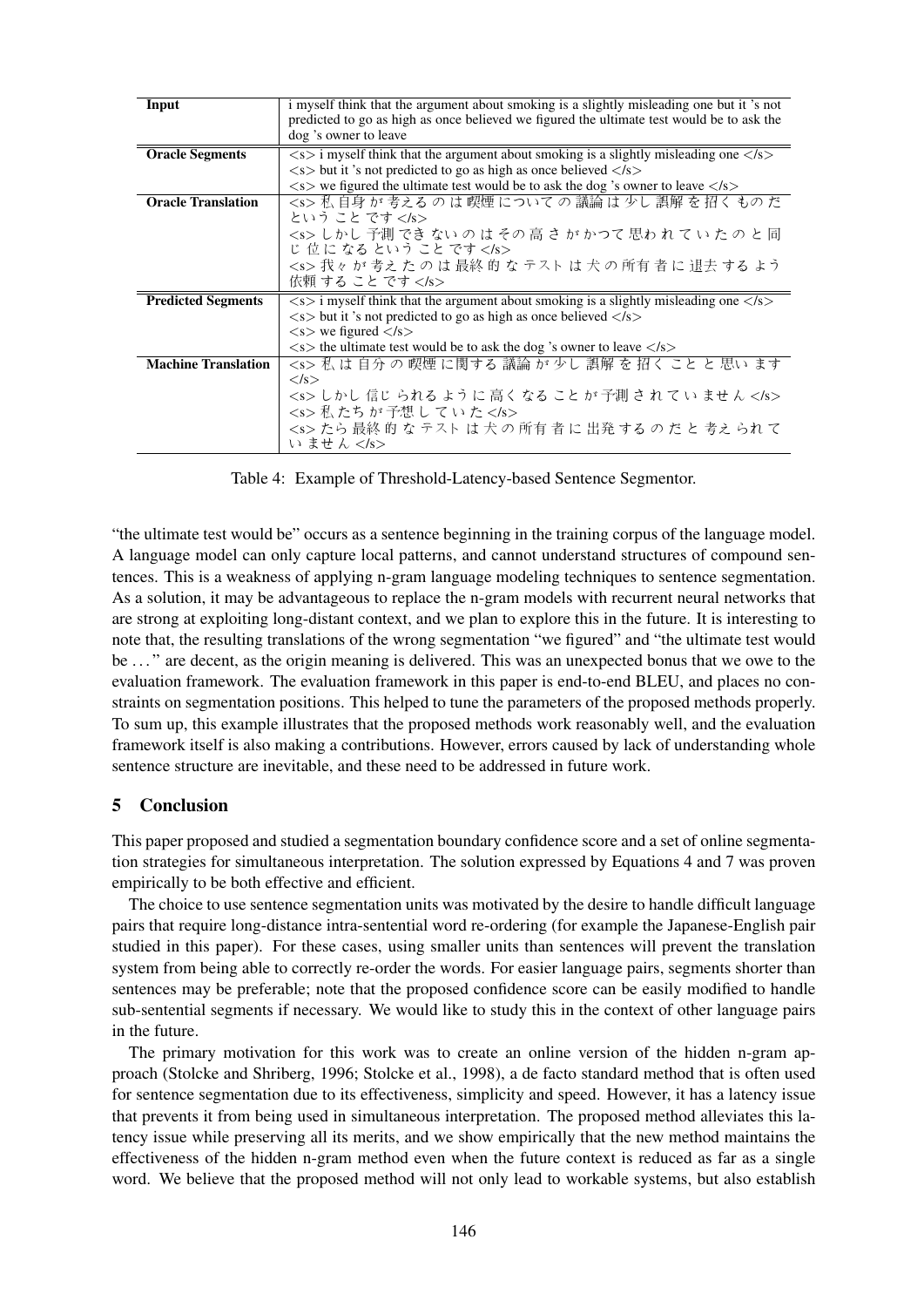a meaningful baseline for related research. In the long term, we plan to incorporate the findings in this paper into an industrial simultaneous interpretation system.

#### **References**

- Anonymous. 2016. A study of punctuation handling for speech-to-speech translation. In *22nd Annual Meeting on Natural Language Processing*, page to appear.
- Srinivas Bangalore, Vivek Kumar Rangarajan Sridhar, Prakash Kolan, Ladan Golipour, and Aura Jimenez. 2012. Real-time incremental speech-to-speech translation of dialogs. In *Proceedings of the 2012 Conference of the North American Chapter of the Association for Computational Linguistics: Human Language Technologies*, pages 437–445. Association for Computational Linguistics.
- Corinna Cortes and Vladimir Vapnik. 1995. Support-vector networks. *Machine learning*, 20(3):273–297.
- Andrew Finch, Xiaolin Wang, and Eiichiro Sumita. 2014. An Exploration of Segmentation Strategies in Stream Decoding. In *IWSLT*.
- Christian Fügen, Alex Waibel, and Muntsin Kolss. 2007. Simultaneous translation of lectures and speeches. *Machine Translation*, 21(4):209–252.
- Tomoki Fujita, Graham Neubig, Sakriani Sakti, Tomoki Toda, and Satoshi Nakamura. 2013. Simple, lexicalized choice of translation timing for simultaneous speech translation. In *INTERSPEECH*, pages 3487–3491.
- Isao Goto, Ka Po Chow, Bin Lu, Eiichiro Sumita, and Benjamin K Tsou. 2013. Overview of the patent machine translation task at the ntcir-10 workshop. In *Proceedings of the 10th NTCIR Workshop Meeting on Evaluation of Information Access Technologies: Information Retrieval, Question Answering and Cross-Lingual Information Access, NTCIR-10*.
- Thanh-Le Ha, Jan Niehues, Eunah Cho, Mohammed Mediani, and Alex Waibel. 2015. The KIT Translation Systems for IWSLT 2015. In *Proceedings of the twelveth International Workshop on Spoken Language Translation (IWSLT), Da Nang, Veitnam*, pages 62–69.
- Philipp Koehn. 2005. Europarl: A parallel corpus for statistical machine translation. In *Proceedings of MT Summit*, volume 5, pages 79–86.
- Taku Kudo. 2005. Mecab: Yet another part-of-speech and morphological analyzer. *http://mecab. sourceforge. net/*.
- Michaeel Kzai, Brian Thompson, Elizabeth Salesky, Timothy Anderson, Grant Erdmann, Eric Hansen, Brian Ore, Katherine Young, Jeremy Gwinnup, Michael Hutt, and Christina May. 2015. The MITLL-AFRL IWSLT 2015 Systems. In *Proceedings of the twelveth International Workshop on Spoken Language Translation (IWSLT), Da Nang, Veitnam*, pages 23–30.
- John Lafferty, Andrew McCallum, and Fernando Pereira. 2001. Conditional random fields: Probabilistic models for segmenting and labeling sequence data. In *Proceedings of the eighteenth international conference on machine learning, ICML*, volume 1, pages 282–289.
- Wei Lu and Hwee Tou Ng. 2010. Better punctuation prediction with dynamic conditional random fields. In *Proceedings of the 2010 conference on empirical methods in natural language processing*, pages 177–186. Association for Computational Linguistics.
- Evgeny Matusov, Gregor Leusch, Oliver Bender, Hermann Ney, et al. 2005. Evaluating machine translation output with automatic sentence segmentation. In *IWSLT*, pages 138–144. Citeseer.
- Evgeny Matusov, Arne Mauser, and Hermann Ney. 2006. Automatic sentence segmentation and punctuation prediction for spoken language translation. In *IWSLT*, pages 158–165.
- Yusuke Oda, Graham Neubig, Sakriani Sakti, Tomoki Toda, and Satoshi Nakamura. 2014. Optimizing segmentation strategies for simultaneous speech translation. In *ACL (2)*, pages 551–556.
- Kishore Papineni, Salim Roukos, Todd Ward, and Wei-Jing Zhu. 2002. BLEU: a method for automatic evaluation of machine translation. In *Proceedings of the 40th Annual Meeting on Association for Computational Linguistics*, pages 311–318. Association for Computational Linguistics.